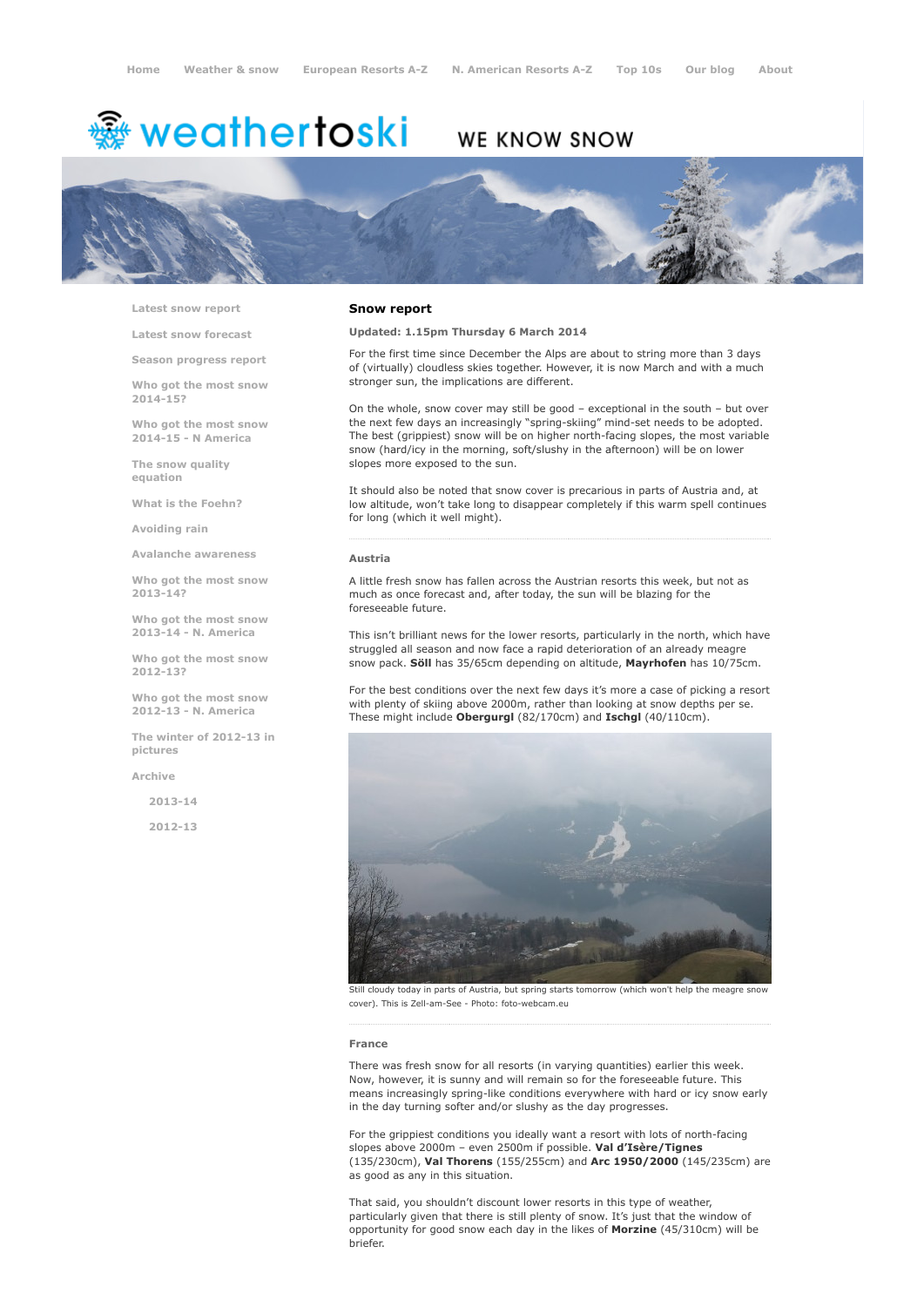

# E: [info@weathertoski.co.uk](mailto:fraser@weathertoski.co.uk)

T: +44 (0)20 3151 3154



Perfect weather in the French Alps today. This is Alpe d'Huez with Les 2 Alpes in the background Photo: alpedhuez.com

### Italy

Italy has had a truly outstanding season and snow cover is fantastic across the board. However, now that spring is setting in, snow depths don't count for as much as they did earlier in the season.

In short, spring rules apply and for the best conditions you need altitude and, where possible north-facing slopes. Cervinia (120/360cm) doesn't have much of the latter but it does have plenty of the former which means good snow can still be found over the next few days.

The Monterosa region (Champoluc, Gressoney, Alagna) is another good bet with lots of high slopes - Alagna currently has 248/341cm depending on altitude. However, expect more variable snow and plenty of afternoon slush in resorts such as **Selva**, where most of the skiing is below 2000m.



Spring has sprung in the Italian Alps today, but there is still masses of snow in Livigno - Photo: livigno.eu

# Switzerland

Like everywhere else in the Alps, Swiss resorts will see lots of spring sunshine over the next few days which means you need to aim high for the most consistent snow conditions. Our picks would be Zermatt (105/385cm) and Saas-Fee (150/440cm) whose average ski height is unrivalled in Switzerland.

However, even in lower resorts such as **Wengen** (60/155cm) there is lots of fabulous skiing to be had over the next few days, so long as you are in the spring-skiing mind-set.



Perfect weather in the western Alps today. This is Villars - Photo: villars.ch